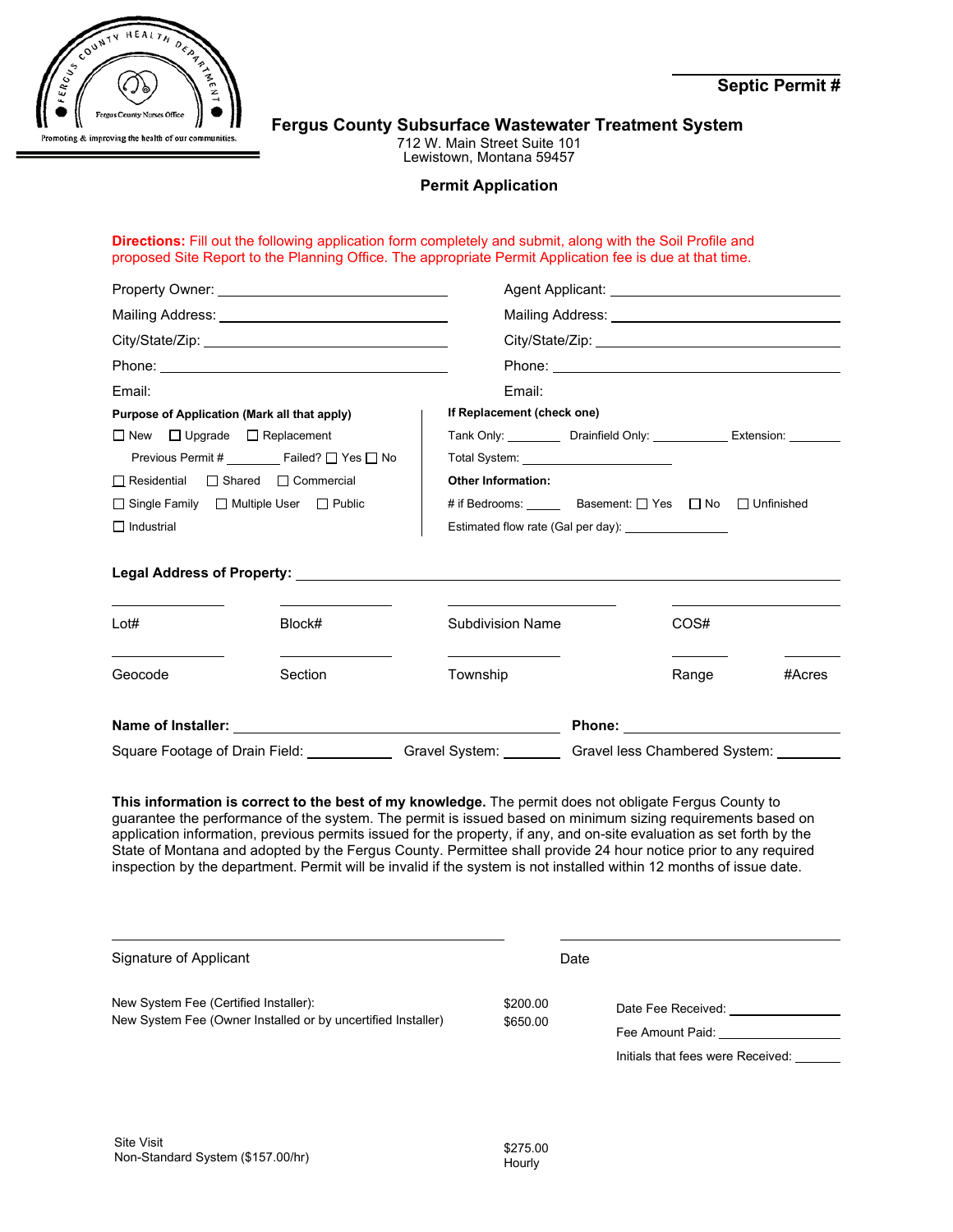

**Fergus County Subsurface Wastewater Treatment System** 

712 W. Main Street suite 101 Lewistown, Montana 59457

## **Site Plan Layout**

| Property Owner: | $\mathbf{H}$ and $\mathbf{H}$<br>эне. |  |
|-----------------|---------------------------------------|--|
|                 |                                       |  |

Site Address Location:

In the space below, sketch the proposed wastewater treatment system. Include the following: (1) property boundaries; (2) water supply location(s); (3) drainages and surface waters (rivers, streams, canals, irrigation ditches); (4) floodplains and floodways; (5) proposed / existing buildings; (6) location of driveway and roads; (7) location of proposed system (must be located in DEQ or County Sanitarian approved area); (8) percolation and/or test pit locations; (9) direction and the degree of slope in the drainfield area; and (10) designated replacement area. Measure and record distances from the proposed system location and the items identified on the layout.

**North**

Directions to find the property:

The information given on this form is true to the best of my knowledge and I understand that if any application information is found to be untrue, my application and permit will be invalid. I also understand that the permit fee may not be refundable. I further understand that inspection and approval of this treatment system does not constitute assumption by the County Sanitarian or its representatives of liability for the failure of the system. I, as property owner, shall be responsible for the proper maintenance of the system and for abatement of any nuisance arising from its failure.

By my signature below, I am stating that I understand that my septic system must be installed in a DEQ or County Sanitarian approved area.

Signature of Property Owner:

**Septic Permit #**